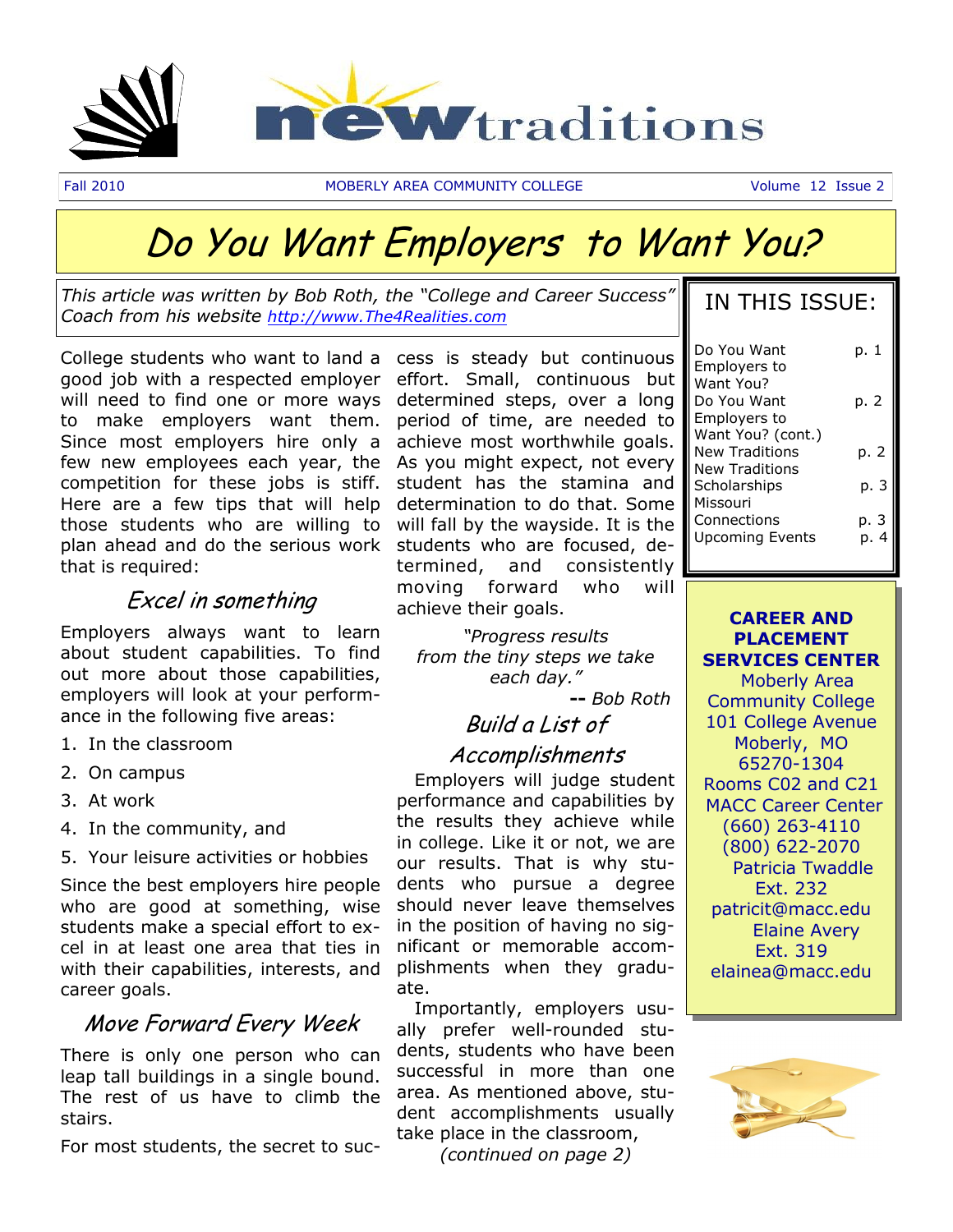

# Do You Want Employers

to Want You? (continued from page 1)

on campus, at work, in the community and during leisure activities or hobbies. Wise students keep that in mind.

## Cultivate Relationships

Many students ignore something important that should be obvious to them. They will need other people to trumpet their praises to others as they look for a job. When students can include several respected and influential references and networking contacts among their friends and acquaintances, they dramatically improve their chances for jobhunting success. That is why students who want employers to want them cultivate close relationships with key professors, administrators, employers, business professionals and community leaders.

## Attract The Attention of Others

Active students can get employers to want them by being publicly recognized for the things that they do well. Awards ceremonies, newspaper articles, radio and television interviews, papers presented, articles written, research projects, grants, community service projects, entertainment events, speeches and political events can all give students the publicity and attention they will need.

Students who can attract attention from others tend to become known to employers seeking outstanding candidates for employment. Don't be someone who hides in the background. Recognition for your achievements can go a long way to help you with your employment objectives.

If you are a student who wants employers to want you, please pay close attention to the five elements that will increase employer interest.

For more articles by Bob Roth, visit his website at: *<http://www.The4Realities.com>*



## What is

## New Traditions?

The New Traditions program is a long-standing program that changed its name several times, but began in 1979 as a pilot project at MACC and two other community colleges. It expanded to serve students in all of Missouri community colleges and technical schools.

The program was initiated to assist displaced homemakers and other returning adult students to gain career and technical skills to enable them to better support themselves and their children in the absence of spousal support. The program evolved to encompass other categories of students who faced similar challenges and barriers to educational achievement due to disability, low income, or entering into a career dominated by the opposite gender.

The program was sustained by state appropriations for over twenty years but when state funding ended in the late 1990s, MACC maintained the program due to its commitment to serving students who face additional challenges to educational achievement due to parenthood or other special circumstances.

The New Traditions program administers a stateappropriated fee waiver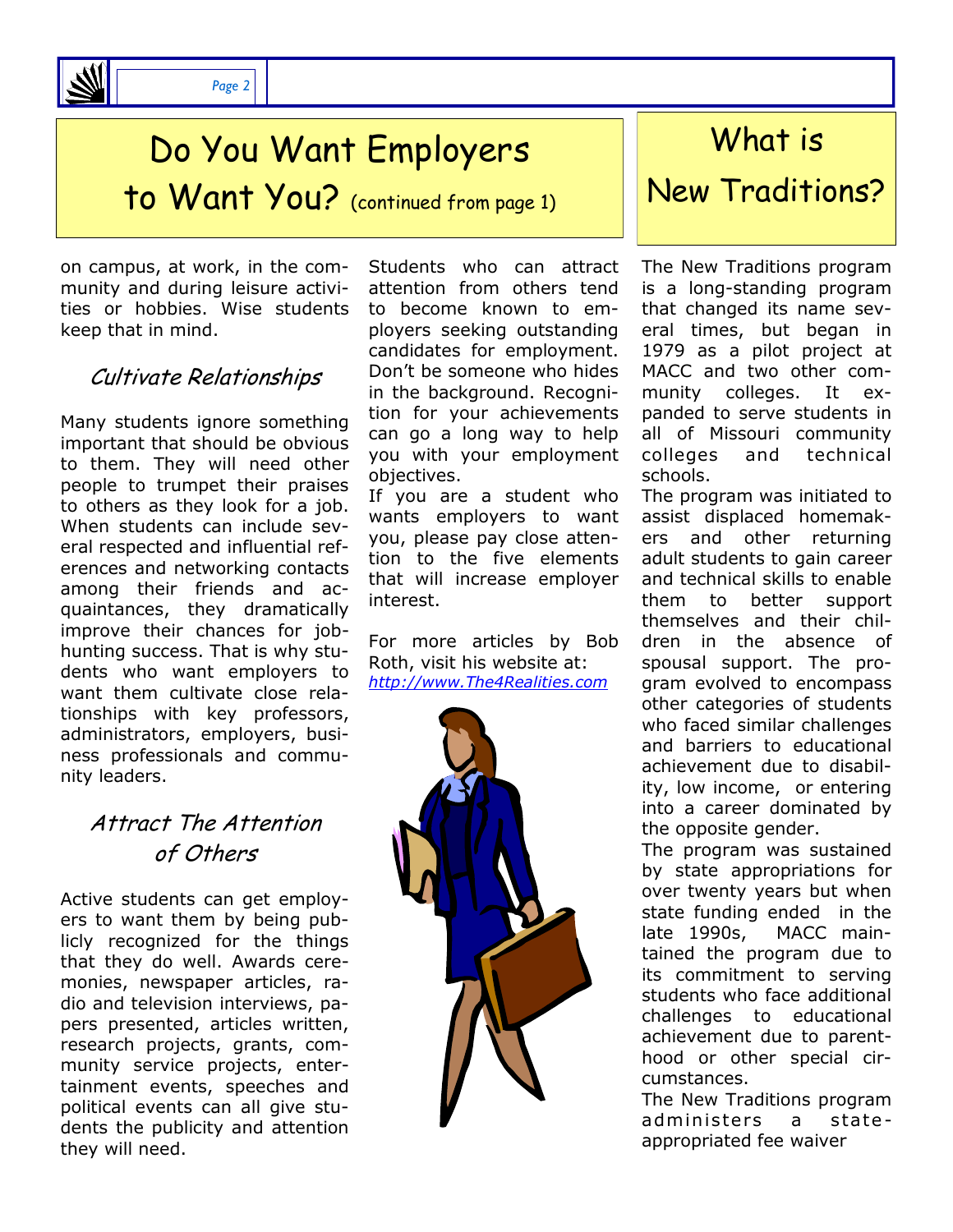*Page 3*

# Congratulations to New Traditions Scholarship Awardees for Fall 2010

program for displaced homemakers but receives the majority of its support from Moberly Area Community College, both administratively and through institutional funding for scholarships. Several dedicated individuals, civic organizations and businesses in the community continue to fund semi-annual scholarships that enable the program to award over 50 scholarships annually to deserving students.

In a ceremony to be held at 2:00 p.m. November 22 in the Blue Room, Main Campus, 25 New Traditions scholars will be awarded scholarships from several private donors, MACC, and a state program for displaced homemakers.

#### **Displaced Homemaker Fee Waivers:**

Deborah Drummond, CIT Nika Gordham, A.D.N.

#### **MACC Institutional Scholarships:**

Amy Bland, A.D.N. Marcia Dodd, GRA Nicole Martin, ECE Melissa Minnis, BOE Donesha Woods, BOE

### **Business Women of MO - Huntsville:**

Justyn Robertson, AA

**Family and Community Education:** Wendi Bentley, MKT Heather Owens, ACC

**New Traditions Advisory Committee** Rianna Scarbrough, AA

**Business Women of MO - Moberly** Angela Ancell, ACC

**Carolee Hazlet Scholarship:** Julia Browning, DDT

#### **Ladies Auxiliary to VFW Post 2654:**

Kelly Cruse, PN Mendy Pulliam, PN

**PEO chapter KJ:** Mary Carnahan,PN

**Beta Sigma Phi Preceptor Laureate Eta:** Peni Lisauskas, BOE

#### **GE Capital Solutions:**  Debbie Gibson, AA Candi Hayward, MKT Jamie Landes, OTA Tara Thomas, ACC Ashley Wertz, ECE Melissa Wieschhaus, PN Christina Zeagler, DDT

Students, family, friends, faculty and staff are invited to celebrate our students' successes at the ceremony on 11/22. Dr. Jorgenson will present the scholarships.

## MISSOURI CONNECTIONS: A NEW CAREER **RESOURCE**

At the beginning of August, 2010, the Missouri Department of Elementary and Secondary Education instituted a new Internet-based career development application called *Missouri Connections*. The name may seem familiar to students who have used this URL in the past: [http://www.missouriconnections.org](http://www.missouriconnections.org/)  but this is a brand new program pioneered in Oregon with many exciting new features and is easier to access. Missouri Connections is a web-based resource to help Missouri citizens determine their career interests, explore occupations, establish education plans, develop job search strategies, and create resumés. Sponsored by DESE and the Department of Economic Development, Missouri Connections is available to students, parents, guidance counselors, educators, and job seekers at no charge. One unique feature of this new program is an 'Occupation Sort' that allows students to select from among many activities that they would like to do (or avoid doing) in a work setting and links to job titles that closely match those choices. Other new features include a 'Reality Check' and many other useful tools. For more information and access codes, please contact us at (660) 263-4110 ext

232 or 319.